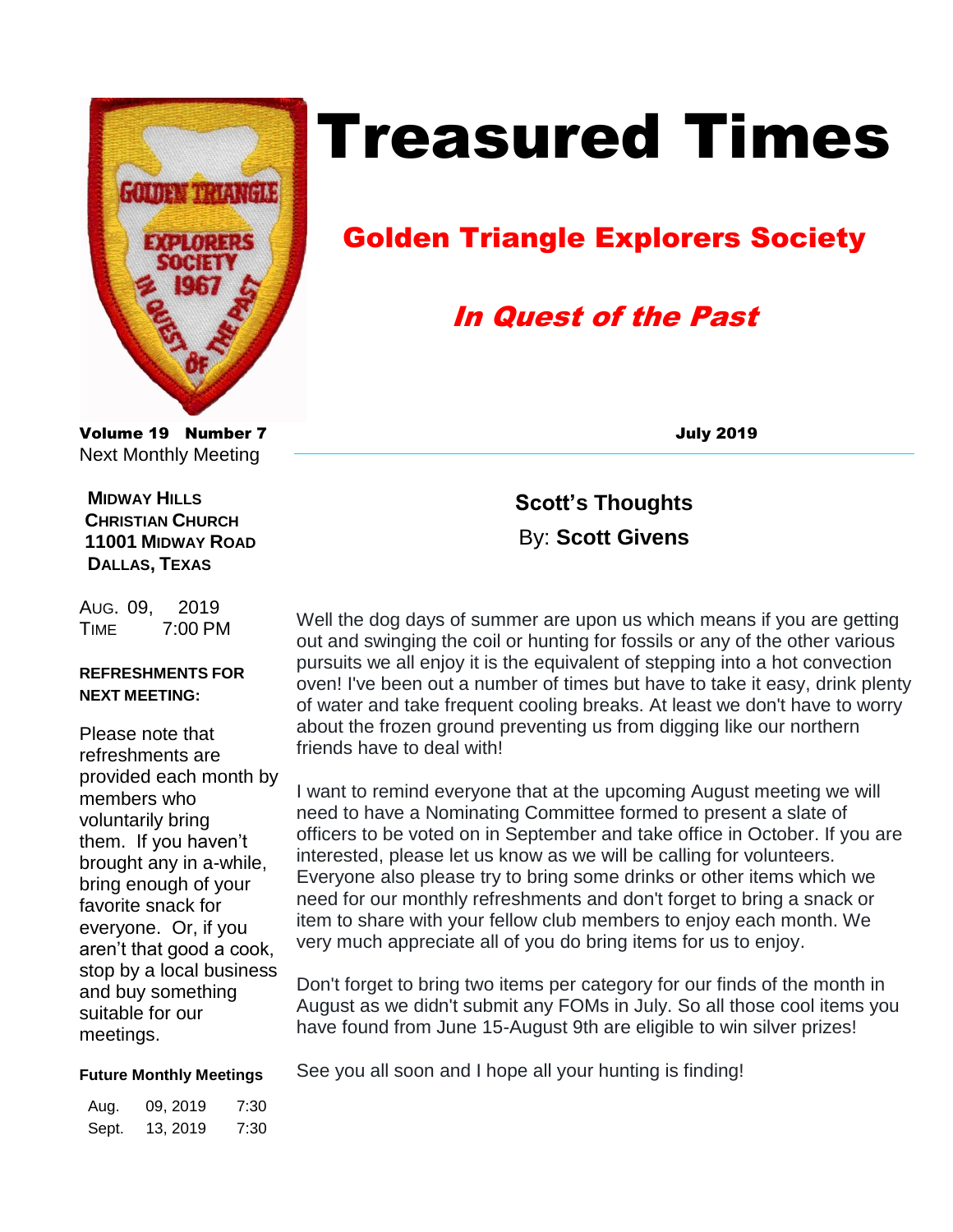Oct. 11, 2019 7:30 Nov. 08, 2019 7:30 \*Dec. 13, 2019 7:00

## **MINUTES OF July, 2019 MEETING**

**By: Mary Penson**

## **CLUB OFFICERS**

| <b>PRESIDENT:</b><br><b>SCOTT GIVENS</b>                                                                                                     | President Scott G. called the meeting to order.                                                                                                                |  |  |  |  |  |
|----------------------------------------------------------------------------------------------------------------------------------------------|----------------------------------------------------------------------------------------------------------------------------------------------------------------|--|--|--|--|--|
|                                                                                                                                              | Scott made announcements:                                                                                                                                      |  |  |  |  |  |
| <b>VICE PRESIDENT:</b><br><b>REGGIE CUSICK</b>                                                                                               | We still need volunteers for the treasure committee for 2020 and a<br>nominating committee by August.                                                          |  |  |  |  |  |
| Treasurer:<br><b>SUSAN PHILLIPS</b>                                                                                                          | We are still looking for a hunt master.                                                                                                                        |  |  |  |  |  |
| <b>SECRETARY:</b>                                                                                                                            | Susan read our treasury report.                                                                                                                                |  |  |  |  |  |
| <b>MARY PENSON</b>                                                                                                                           | Andy B. read the minutes from our June meeting.                                                                                                                |  |  |  |  |  |
| <b>OTHER CONTACTS</b>                                                                                                                        | We broke for our Independence day get together potluck dinner.                                                                                                 |  |  |  |  |  |
| <b>HUNT MASTER:</b><br><b>OPEN</b>                                                                                                           | This month's fund raiser was Independence Day themed and Susan had<br>some great prizes as usual.                                                              |  |  |  |  |  |
| <b>REFRESHMENTS CHAIR:</b><br><b>BILL ABBOTT / JOE REYNOLDS</b>                                                                              | Scott asked for any birthdays and anniversaries.                                                                                                               |  |  |  |  |  |
|                                                                                                                                              | With no other business, Scott asked for a motion to adjourn.                                                                                                   |  |  |  |  |  |
| <b>NEWSLETTER EDITOR:</b>                                                                                                                    |                                                                                                                                                                |  |  |  |  |  |
| <b>DEE REYNOLDS</b>                                                                                                                          | Note: From Dee R.                                                                                                                                              |  |  |  |  |  |
| <b>WEBMASTER:</b><br><b>SUSAN PHILLIPS/SCOTT</b><br><b>GIVENS</b>                                                                            | I was unable to attend so there were no photos taken at the potluck<br>dinner.                                                                                 |  |  |  |  |  |
| <b>SEE YOUR MEMBER</b><br><b>DIRECTORY FOR TELEPHONE</b><br><b>NUMBERS</b>                                                                   | Also, no news of upcoming hunts for the club.                                                                                                                  |  |  |  |  |  |
|                                                                                                                                              | This is a short news month with all the heat and people staying inside with                                                                                    |  |  |  |  |  |
| <b>MEMBER</b><br><b>ADVERTISEMENTS</b>                                                                                                       | the air conditioning.                                                                                                                                          |  |  |  |  |  |
| This space is reserved for                                                                                                                   | I added a few items that you may enjoy so continue reading to the end.                                                                                         |  |  |  |  |  |
| free member ads. Do you<br>have something you wish to<br>sell or buy? Member ads,<br>including pictures, will be<br>printed as space allows. | Don't forget that you can show two items per category in the Find of the<br>Month. We've really had some great finds, bring yours and add to the<br>compition. |  |  |  |  |  |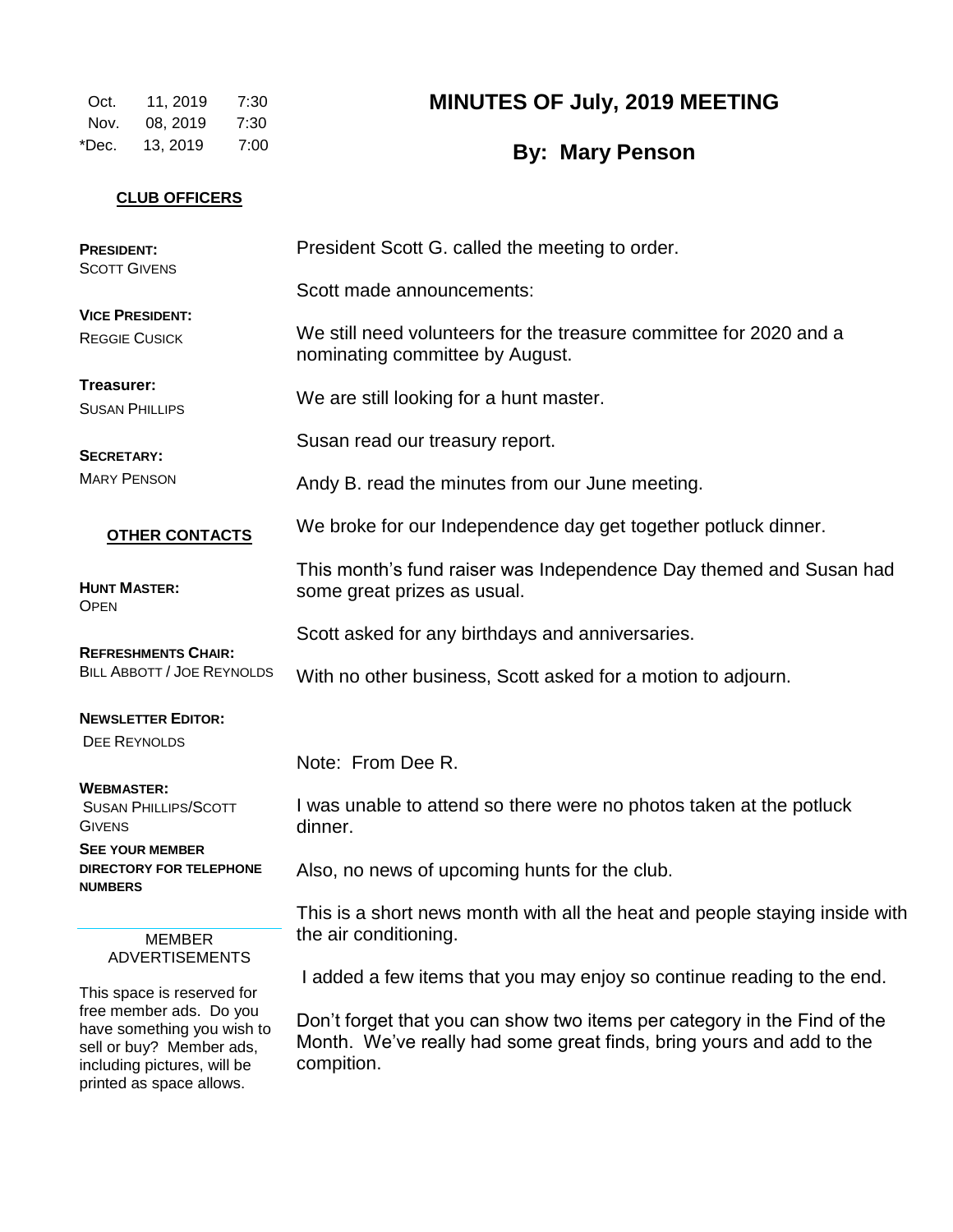## **Fundraiser for August**





 **1839 Large Cent 1858 Flying Eagle Cent 1875 Seated Dime**







 **1916 Barber Quarter \$10 Starbucks Coffee Card 1800 Trime** 



## **Upcoming Events**

**Cowtown Annual Hunt – October 5, 2019**

**Central Texas Treasure Club - 2019 Open Competition Hunt – Oct. 12th Flyer/Registration** [mailto:centraltexastreasureclub@gmail.com]

**LSTHC 45th Annual Hunt – October 26, 2019**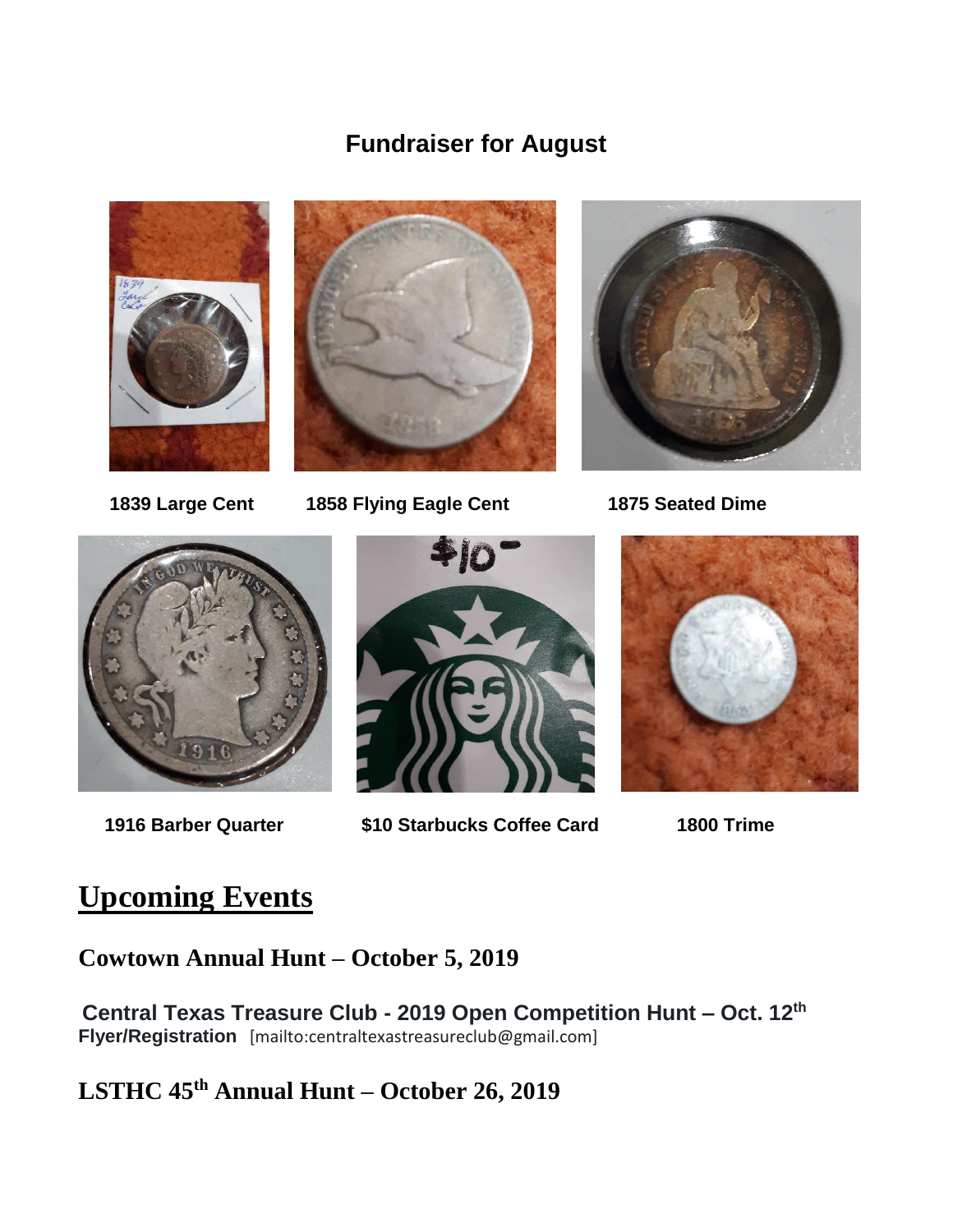#### **Across**

- 1. Takes for a ride
- **6.** Eliot's "Adam
- **10**. Director of ''Marty''
- 14. Farewell, somewhere
- **15**. Open-mouthed
- 16. Sunburn-soother
- **17.** Ouiescent one
- **20**. Nag, nag, nag
- **21**. Partner of Lake and Palmer
- **22**. Famous sewer
- **24**. Way back when
- **25**. Pillar
- **29.** They can be yours for the basking
- **31**. Gibbon, for one
- **34**. ''Dolly'' novelist Brookner
- **35**. Trucker's rig
- **36**. ''My thoughts exactly!''
- **37**. Aloof disregard
- **40**. Bambinos
- **41.** Seeks office
- **42**. Recoil
- **43**. Tennis partners?
- 44. When the hands form a right angle
- **45**. Hearth bit
- **46**. Thee, now
- **47**. True and actual
- **49**. Appreciates
- **53. Reputational blots**
- **58**. Static picture
- **60.** Gessler's nemesis
- **61**. You can dig it
- **62.** It may be taken for a ride
- **63**. Maternal sheep
- 64. Clairvoyant
- **65.** Coarse wool cloth

| ī       | 2  | Β  | 4  | 15 |    | 6               | 7  | 18 | 19 |    | 10 | 11 | 12 | 13 |
|---------|----|----|----|----|----|-----------------|----|----|----|----|----|----|----|----|
| 14      |    |    |    |    |    | $\overline{15}$ |    |    |    |    | 16 |    |    |    |
| 17      |    |    |    |    | 18 |                 |    |    |    | 19 |    |    |    |    |
| 20      |    |    |    |    |    |                 |    | 21 |    |    |    |    |    |    |
|         |    |    |    | 22 |    |                 | 23 |    | 24 |    |    |    |    |    |
| 25      | 26 | 27 | 28 |    |    |                 | 29 | 30 |    |    |    | 31 | 32 | 33 |
| 34      |    |    |    |    |    | 35              |    |    |    |    | 36 |    |    |    |
| 37      |    |    |    |    | 38 |                 |    |    |    | 39 |    |    |    |    |
| ì<br>40 |    |    |    |    | 41 |                 |    |    |    | 42 |    |    |    |    |
| 43      |    |    |    | 44 |    |                 |    |    | 45 |    |    |    |    |    |
|         |    |    | 46 |    |    |                 | 47 | 48 |    |    |    |    |    |    |
| 49      | 50 | 51 |    |    |    | 52              |    | 53 |    |    | 54 | 55 | 56 | 57 |
| 58      |    |    |    |    |    |                 | 59 |    |    |    |    |    |    |    |
| 60      |    |    |    |    | 61 |                 |    |    |    | 62 |    |    |    |    |
| 63      |    |    |    |    | 64 |                 |    |    |    | 65 |    |    |    |    |

#### **Down**

- 1. Well-publicized shindig • **2**. Just hanging around • **3**. Property encumbrance <sup>Je</sup> 4. Don't pass or hand off 27. Jaunty rhythms **5**. Seinfeld's comic book **28**. Native Americans of Spain hero • **6**. Turns a plane **7**. Faberge art object • **8**. Peace emblem **9.** Self-preoccupation **10.** Single computer instruction to replace many 19. Endurance, so to speak • **23**. Harsher • **25**. Social class • **26**. Soubise base Utah • **30**. Brothers who sang ''Rag Mop'' • **31**. Change, as a law • **32**. Pound portion • **33**. Word in a script • **35**. ''Star Trek'' phaser setting • **44**. English Coward • **45**. Roman called ''The Elder'' • **46**. Shouts • **48**. Banana oil, for one **49.** Sunrise direction, in • **50**. Slumgullion, e.g. **51.** Tessellation unit • **52**. Dealer's box **54.** Cultivate • **55**. ''Old Gray'' one **56.** Basilica feature • **57**. Lean-to • **59**. Grand \_\_\_ Opry
	- 11. Word after a loss 12. Prohibited activity
	- **13.** Illuminating gas
	- 18. Religious image
- **36**. Ugandan tyrant • **38**. Wins
- **39**. Crepuscule
-